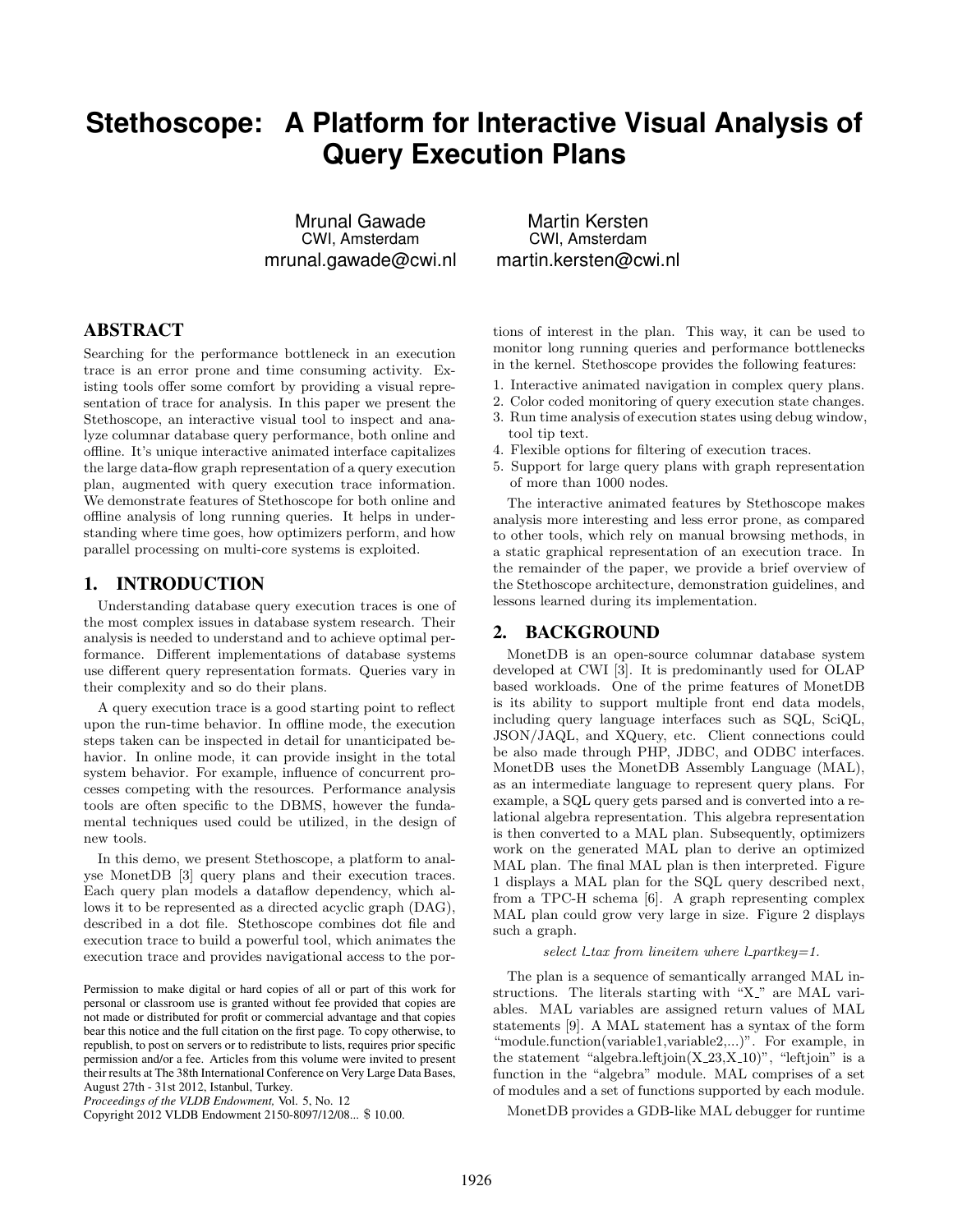

Figure 1: MAL plan for a simple SQL query

inspection. However, further improvements could be gained by having a visual assistance tool that analyzes MAL execution traces. Stethoscope helps here by providing a set of functionalities to analyze MAL plans, in a fast and efficient manner.

## 3. SYSTEM ARCHITECTURE

The Stethoscope is a Java application and integrates opensource products such as the the MonetDB profiler [\[3\]](#page-3-0), Graph-Viz library [\[4\]](#page-3-3), and ZGrviewer component [\[7\]](#page-3-4) of ZVTM toolset [\[8\]](#page-3-5). We describe each of these tools here.

Mserver is the MonetDB database server [\[3\]](#page-3-0). It is the main component which encapsulates the entire MonetDB execution environment. Mserver works as a background process. It listens for the incoming client connections on user defined ports. Stethoscope connects to Mserver as a client.

The MAL profiler is a component in MonetDB kernel which profiles executed MAL instructions. It supports profiling of events using several OS-specific properties, such as IO behavior, memory usage and cpu state, and MAL statement state. The profiler accepts filter options set through Stethoscope, which enables it to profile only a subset of event types. The events are either sent over a UDP stream back to the Stethoscope, or are dumped in a file, for offline analysis.

The MonetDB server generates a dot file representation for each MAL plan before execution begins. A dot file represents a graph and describes the grammar for the representation of nodes, and the association between nodes and edges [\[2\]](#page-3-6). GraphViz can convert a dot file to a graph structure representation [\[4\]](#page-3-3). Stethoscope uses this graph structure representation to setup different navigational strategies.

#### 3.1 ZGrviewer

ZGrviewer is an open source tool from the ZVTM tool set which provides interactive navigation functionality in a graph structure [\[7\]](#page-3-4). The highlight of ZGrviewer is the zoom-able interface which allows keyboard and mouse scroll based navigation with zooming ability on individual nodes and edges in a graph. ZGrviewer comes with a plethora of features such as set of lenses viz. fish eye lens, etc. for visual interaction with graph nodes. ZGrviewer is implemented in Java and the Stethoscope uses ZGrviewer interfaces for interactive navigation in the graph structure. The Stethoscope code integrates with the ZGrviewer code base in a modular manner and provides interfaces for extensibility.

ZGrviewer stores graphics related meta-information in multiple structured object representations. Glyph is a structure



Figure 2: Large graph for a complex SQL query

representing a fundamental graphical object in ZGrviewer [\[1\]](#page-3-7). For example, consider a two node graph, with one undirected edge between them. Assume each node is represented with the shape of a circle and has a text label associated with it. ZGrviewer uses a glyph object each, to represent the shape, text, and edge. Thus for our example graph, ZGrviewer maintains following objects, shape (two objects), text (two objects), and edge (one object). Other important objects are a virtual space, which represents a canvas on which graphs are dawn and a camera object, which shows different views at different zoom levels, in a virtual space.

#### 3.2 Textual Stethoscope

The MonetDB profiler information is accessed through a textual version of Stethoscope. It uses a UDP socket interface to connect to MonetDB server, for receiving the MonetDB execution trace. The textual Stethoscope can connect to multiple MonetDB servers at the same time to receive execution traces from all (distributed) sources. Its filter options allow for selective tracing of execution states on each of the connected servers. The profiler intercepted events on these servers are streamed back on a UDP connection to the textual Stethoscope. A sample execution trace from a trace file looks as given in the Figure 3.

#### 3.3 Trace and Dot File Mapping

Each MAL instruction is represented in the trace in the Figure 3, with two events. A "start" event marks the start of the instruction and a "done" event marks the end of the instruction. The program counter (pc) is an important field in the trace, and is used to map pc to a node number in a dot file. For example, an instruction execution trace statement with  $\mathtt{pc}{=}1$  maps to the node "n1" in the dot file. The "stmt" field in instruction execution trace represents a MAL instruction and maps to the "label" field in the dot file.

#### 4. WORK-FLOW DESCRIPTION

The Stethoscope works in both online and offline mode. Both modes share some fundamental steps, such as dot file parsing, conversion to an in memory graph representation, and sequential reading of a trace file. As a first step the dot file gets parsed and an intermediate scalar vector graphics (svg) representation gets created. In the next step, the svg file gets parsed and an in memory graph structure gets created. The root node of this graph structure is used to traverse the graph at a later stage. Both steps use the Graphviz library interface. As a next step, Stethoscope parses the trace file in a sequential manner, storing attributes of the trace file. The "event" attribute from the trace is used as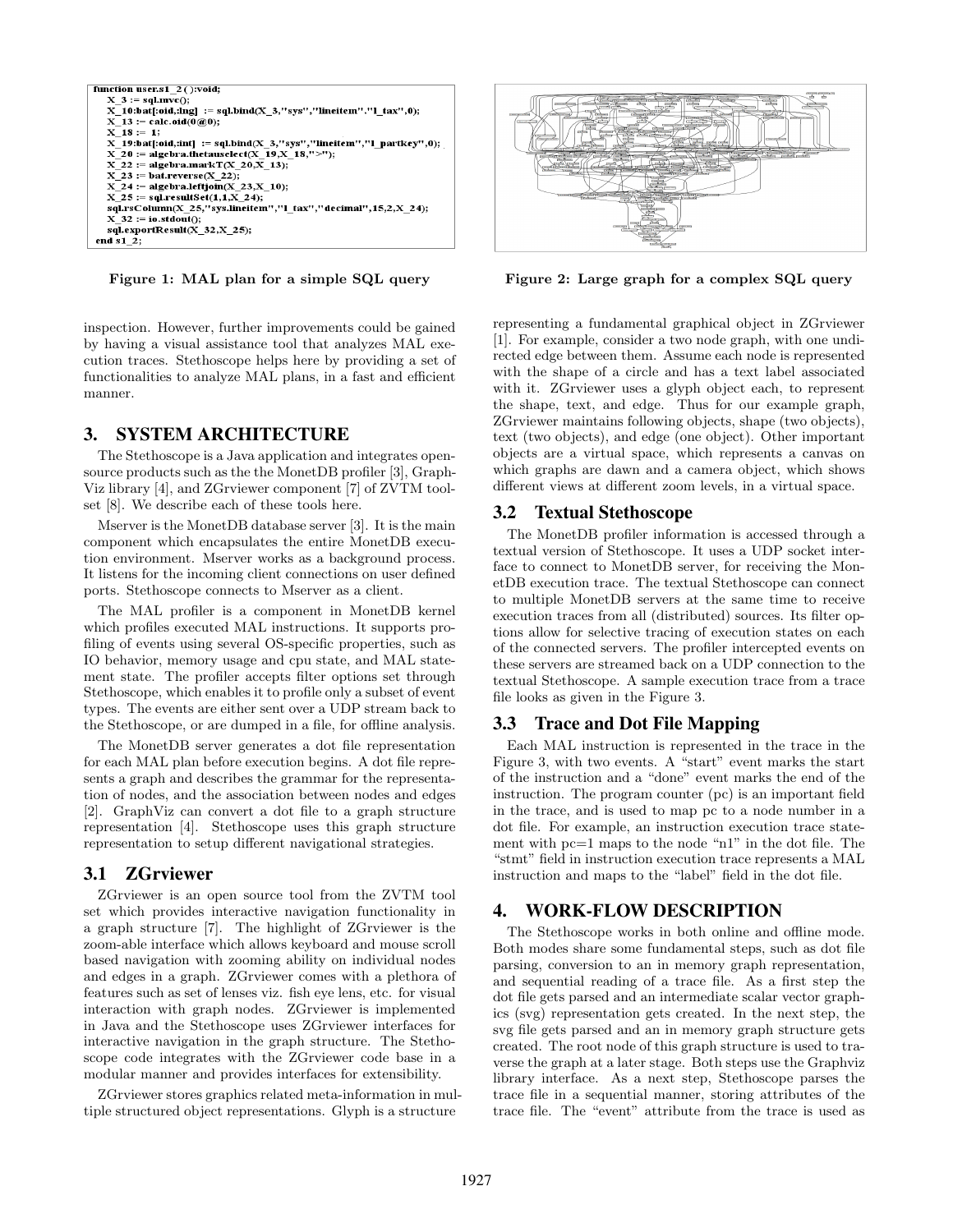| # event, | status.    | thread. | pc, | totalticks, | stmt.                                                                             |
|----------|------------|---------|-----|-------------|-----------------------------------------------------------------------------------|
| [ O,     | "start".   | 1,      | 0,  | O,          | "function user.s $12$ (A0=1);", ]                                                 |
| Ι.       | "start".   | ı.      | ı,  | O.          | " $X$ 3 := sql.mvc $0$ ;",                                                        |
| 2,       | "done" .   | ı.      | ı,  | 76.         | " $X$ 3 := sql.mvc $0$ :".                                                        |
| 3,       | "start",   | ı,      | 2,  | 0,          | "X 10:bat[:oid,:lng] := sql.bind(X 3=0,\"sys\",\"lineitem\",\"l tax\",0);",       |
| 4,       | "done",    | 1.      | 2,  | 92.         | "X 10:bat[:oid,:lng] := sql.bind(X_3=0,\"sys\",\"lineitem\",\"l_tax\",0);",       |
| [5,      | "start",   | ı.      | 3,  | 0.          | "X 13 := calc.oid(0@0);",                                                         |
| б,       | "done" .   | ı.      | 3,  | 76.         | "X 13 := calc.oid( $0@0$ );",                                                     |
| ſ7,      | "start",   | 1.      | 4,  | 0.          | "X 18 := $AD=1$ :".                                                               |
| 8,       | "done",    | 1.      | 4,  | 62.         | "X 18 := $AD=1$ :".                                                               |
| 9,       | "start",   | ı.      | 5,  | 0,          | "X 19:bat[:oid,:int] := sql.bind(X 3=0,\"sys\",\"lineitem\",\"l partkey\",0);", ] |
| 10,      | ''done'' , | 1.      | 5,  | 74.         | "X 19:bat[:oid,:int] := sql.bind(X 3=0,\"sys\",\"lineitem\",\"l partkey\",0);", ] |
| 11,      | "start".   | 1.      | б,  | 0.          | "X 20 := algebra.thetauselect(X 19= :bat[:oid,:int],X 18=1,\">\");", ]            |
| 12,      | "done" .   | ı,      | б,  | 63794,      | "X 20: = algebra.thetauselect(X_19= :bat[:oid,:int],X_18=1,\">\");"               |
| 13.      | "start".   | 1.      | 7,  | 0.          | "X 22 := algebra.markT(X 20= $\text{nil}_{X}$ 13=0@0):".                          |
| 14,      | "done",    | 1,      | 7,  | 46,         | "X 22: = algebra.mark $T(X \ 20=nil, X \ 13=0 \omega, 0)$ ;",                     |
| 15,      | "start".   | ı.      | 8,  | 0,          | "X 23 := bat.reverse(X 22 );",                                                    |
| 16,      | ''done'' , | 1.      | 8,  | 47.         | "X 23 := bat.reverse $(X 22)$ ;",                                                 |
| 17,      | "start",   | ı.      | 9,  | 0,          | "X 24 := algebra.leftjoin(X 23=nil, X 10= :bat[:oid,:lng]);",                     |
| 18,      | "done" .   | ı.      | 9,  | 173687,     | "X 24 := algebra.leftjoin(X 23=nil,X 10= :bat[:oid,:lng]);",                      |
| 19,      | "start".   | 1.      | 10, | 0.          | "X 25 := sql.resultSet $(1,1,X, 24)$ ;",                                          |
| 20,      | "done" .   | ı,      | 10, | 36.         | "X 25 := sql.resultSet $(1,1,X_24)$ ;",                                           |
| 21,      | "start",   | ı.      | 11, | 0.          | "sql.rsColumn(X 25=1,\"sys.lineitem\",\"1 tax\",\"decimal\",15,2,X 24 );", ]      |
| 22,      | ''done'' , | ı.      | 11. | 62.         | "sql.rsColumn(X 25=1,\"sys.lineitem\",\"1 tax\",\"decimal\",15,2,X 24 );", 1      |
| 23,      | "start",   | ı,      | 12, | 0.          | "X $32 := \text{io.stdout}()$ ;",                                                 |
| 24,      | "done" ,   | 1,      | 12, | 34,         | "X $32 := \text{io.stdout}()$ ;",                                                 |
| 25,      | "start",   | ı.      | 13, | 0.          | "sql.export $Result(X_32, X_25=1);$ ", ]                                          |

Figure 3: MAL plan execution trace of a simple SQL query

an index to store the attribute contents. The "pc" attribute is mapped to a node name, to search for the corresponding node in the graph structure, during graph traversal.

#### 4.1 Offline

The system uses event based programming interfaces to monitor click events and takes appropriate action in response. Prominent actions are navigate to the next node in the graph, change color of a node, and display tool-tip text. We describe the features related to these actions in the demonstration section. Offline mode needs access to a preexisting dot file and trace file. Once the off-line mode is selected, and the initial dot file parsing to graph structure creation stage is over, interactive analysis begins.

#### 4.2 Online

In online mode, both dot and trace files are generated at run-time by MonetDB server. Online mode components use a multi-threaded design. As a first step, the textual Stethoscope is launched in a dedicated thread. The textual Stethoscope awaits in a listening mode for the arrival of trace stream on UDP connection. The trace received is redirected to a trace file.

The query whose execution plan needs to be analyzed is launched next in a separate thread. The trace file continuously receives the trace stream from the textual Stethoscope, while the query execution is in progress.

The dot file is a prerequisite for the graph structure generation. The MonetDB server generates the dot file content and sends it over on the UDP stream to the textual Stethoscope, before query execution begins. A separate thread monitors the received UDP stream for dot file and execution trace file content. It filters the dot file content, generates a new dot file, and stores the content in it.

As the query execution begins, MonetDB profiler generates MAL instruction execution trace and sends to the textual Stethoscope. The monitoring thread filters the trace and a trace file is generated. As the trace file grows in size, its content is sampled in a buffer. MonetDB query plans have instructions where MAL operator takes long time to execute, for example a join operator. When this occurs, the execution trace blocks, resulting in blocking of the growth of trace file. An algorithm for run-time analysis, to filter lengthy MAL instructions is applied on the buffer content. We describe this algorithm in brief, in Section 4.2.1.

#### *4.2.1 Run-time Analysis*

Finding long running instructions in a MAL plan is one of the main purpose of the Stethoscope. Lengthy instructions could be filtered either on server or client side. They could be represented by color coding, progress window, and popups. We focus on coloring of nodes to represent state change, on the client side.

Coloring graph nodes in an online stream is a complex task due to rendering limitations from the Java system. The Stethoscope uses the Java Event Dispatch thread queuing framework for queuing up nodes to render. This introduces a delay of up-to 150ms between rendering of consecutive nodes. A node is colored RED or GREEN based on the instruction status of "start" or "done" respectively.

Most instructions in the execution trace occur in sequence of pairs of "start" and "done" events. A consecutive "start" and "done" event status for the same instruction, with presence of more instructions afterwards, indicates that the instruction under analysis executed in least time. Hence, it is not a costly instruction. All such instructions are not colored. An instruction which does not appear in a sequence of pairs of "start" and "done" event is colored. For example, consider a pruned execution trace buffer from Figure 3, with fields {status,pc}, representing 6 instruction statements {start,1},{done,1},{start,2},{done,2},{start,3},{start, 4}. The graph nodes corresponding to first four statements will not be colored, as the two instructions corresponding to pc=1 and pc=2 occur in a pair, in a sequence. However,